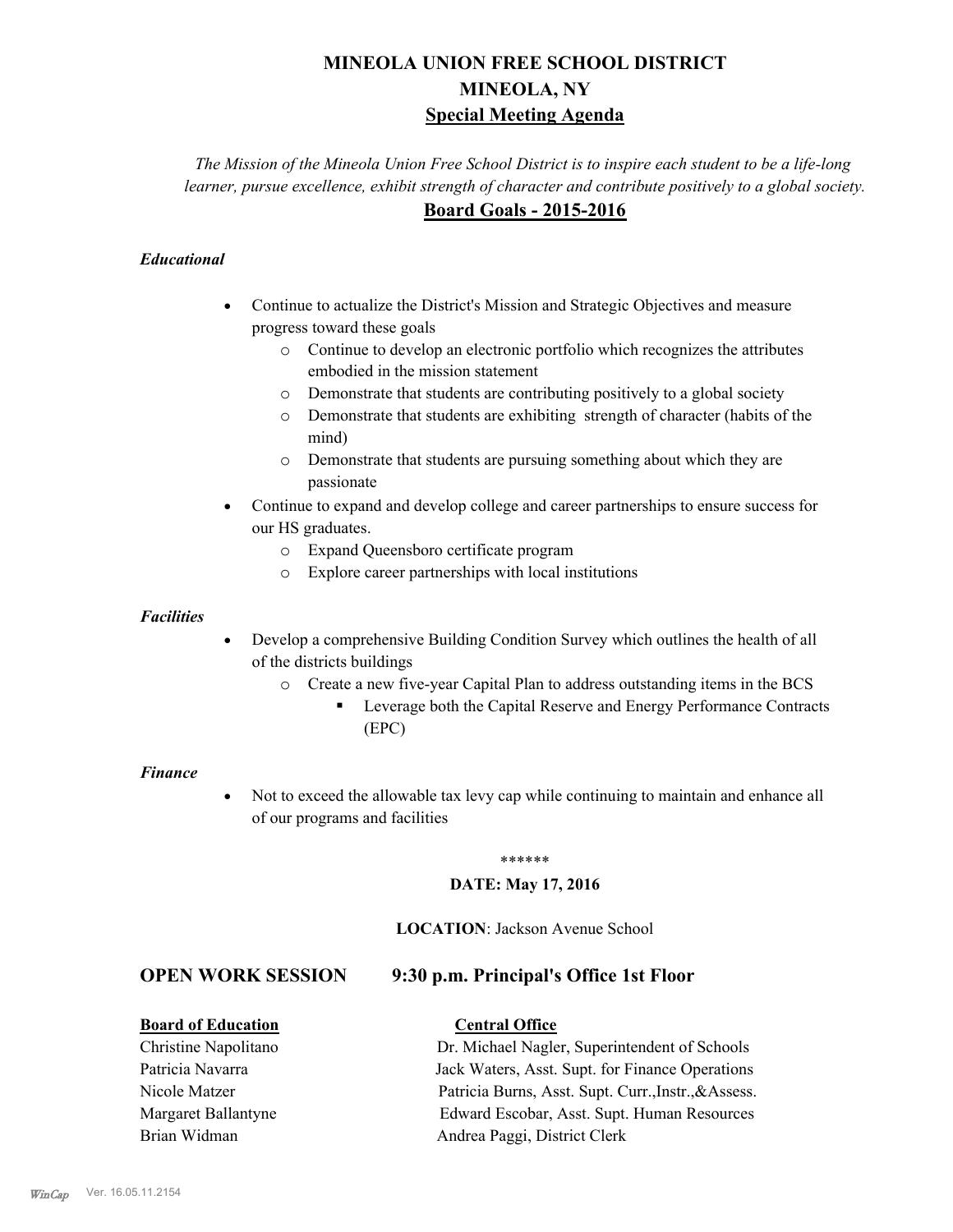# **A. Call to Order**

#### **B. New Business**

# **1. Acceptance of Special District Meeting Results**

a. **RESOLUTION # 78 - BE IT RESOLVED** that the Mineola Board of Education accepts the results of the May 17, 2016 Annual Election and Budget Vote as follows:

| <b>Motion:</b><br>Second: |     |  |
|---------------------------|-----|--|
| Yes:                      | No: |  |
|                           |     |  |
|                           |     |  |
|                           |     |  |
|                           |     |  |
|                           |     |  |

**Passed: \_\_\_\_\_\_\_\_\_\_\_\_\_**

#### **Annual Election and Budget Results**

#### **Proposition #1-** Budget

#### Jackson Avenue:

| Machine: Yes:  |      | No: |
|----------------|------|-----|
| Absentee: Yes: |      | No: |
| Total:         | Yes: | No: |

#### Meadow Drive:

| Machine: Yes:  |      | No: |
|----------------|------|-----|
| Absentee: Yes: |      | No: |
| Total:         | Yes: | No: |

| <b>Proposition 1:</b> | Yes Votes: | to No Votes : |
|-----------------------|------------|---------------|
|                       |            |               |